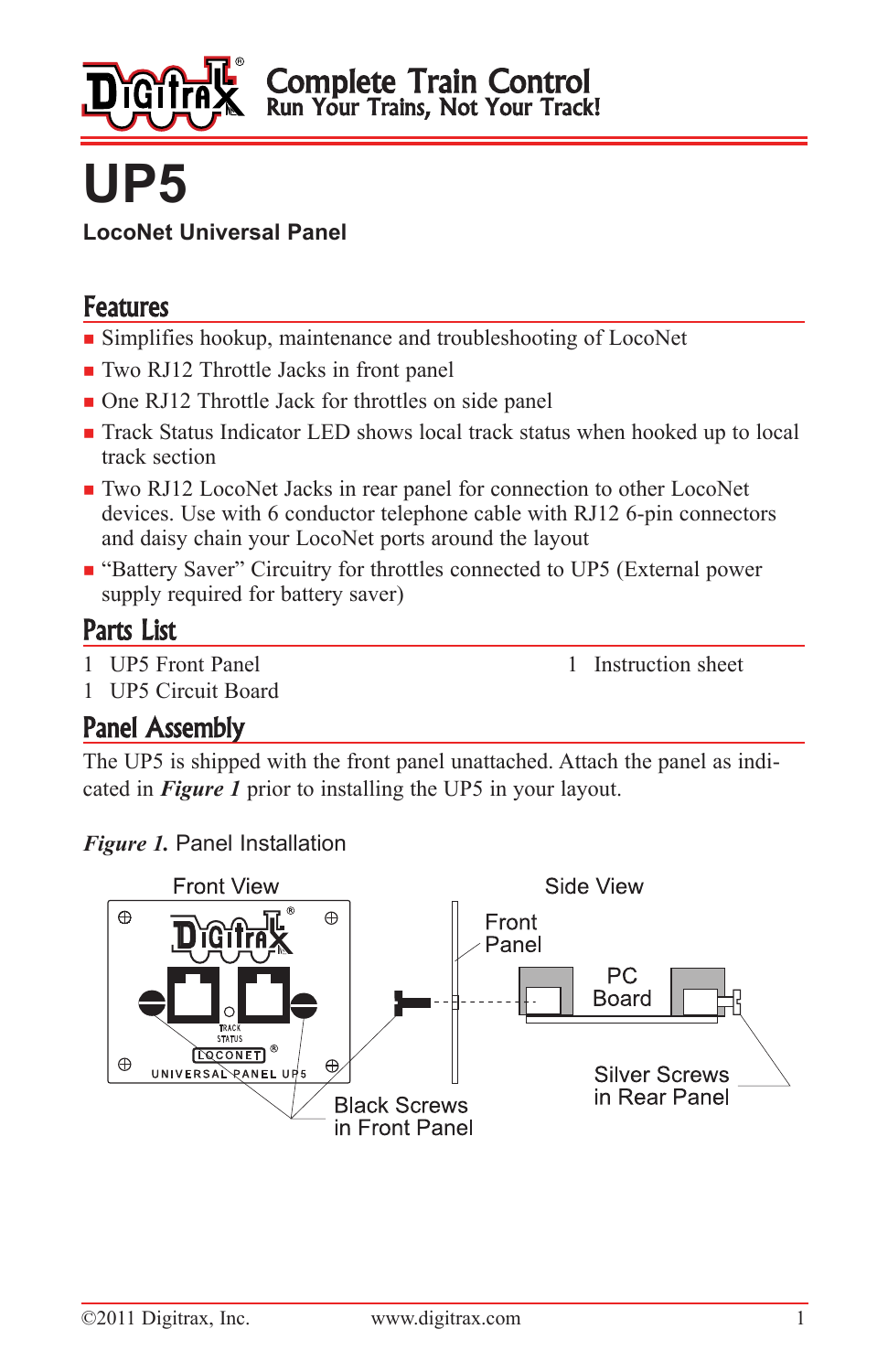

#### Complete Train Control Run Your Trains, Not Your Track!



Note: You can run up to 10 UP or UR panels with a single PS14 power supply by simply connecting the +Common pad on each board as indicated in this diagram.

#### *Figure 2.* UP5 connections

# UP5 Panel Installation

Connecting the UP5 is shown in *Figure 2*.

- 1. The UP5 Universal Panel is designed for mounting on the fascia board of the layout. Cut a hole approximately  $2.5$ " w x  $1.5$ " H in the fascia board. Insert the UP5 through the hole with the face plate on the front of the fascia board. Attach the UP5 face plate to the board with four small screws.
- 2. Connect the UP5 into LocoNet. There are 2 LocoNet Jacks located at the back of the UP5 board for connecting LocoNet devices on your layout. The UP5 can be connected directly to the command station or to any other device that is connected directly or daisy chained to the command station.
- 3. There is an additional jack on the side of the UP5 that can be used for either an additional throttle or for a single LocoNet device that does not use Rail Sync or that is not daisy chained beyond itself.

# Hooking up the UP5's Power Supply (Optional)

The optional power supply (PS14) can be connected to one or more UP and/or UR panels to provide battery saving power to any Digitrax throttle that is plugged into any of the powered panels.

- 1. Plug the PS14 into the DC jack located on the side of the UP5 board.
- 2. Connect the +Common point on each additional board (located between the two LocoNet jacks) to the powered board with 22AwG wire (*Figure 2*). Up to 10 UP or UR panels can be run from a single PS14 power supply.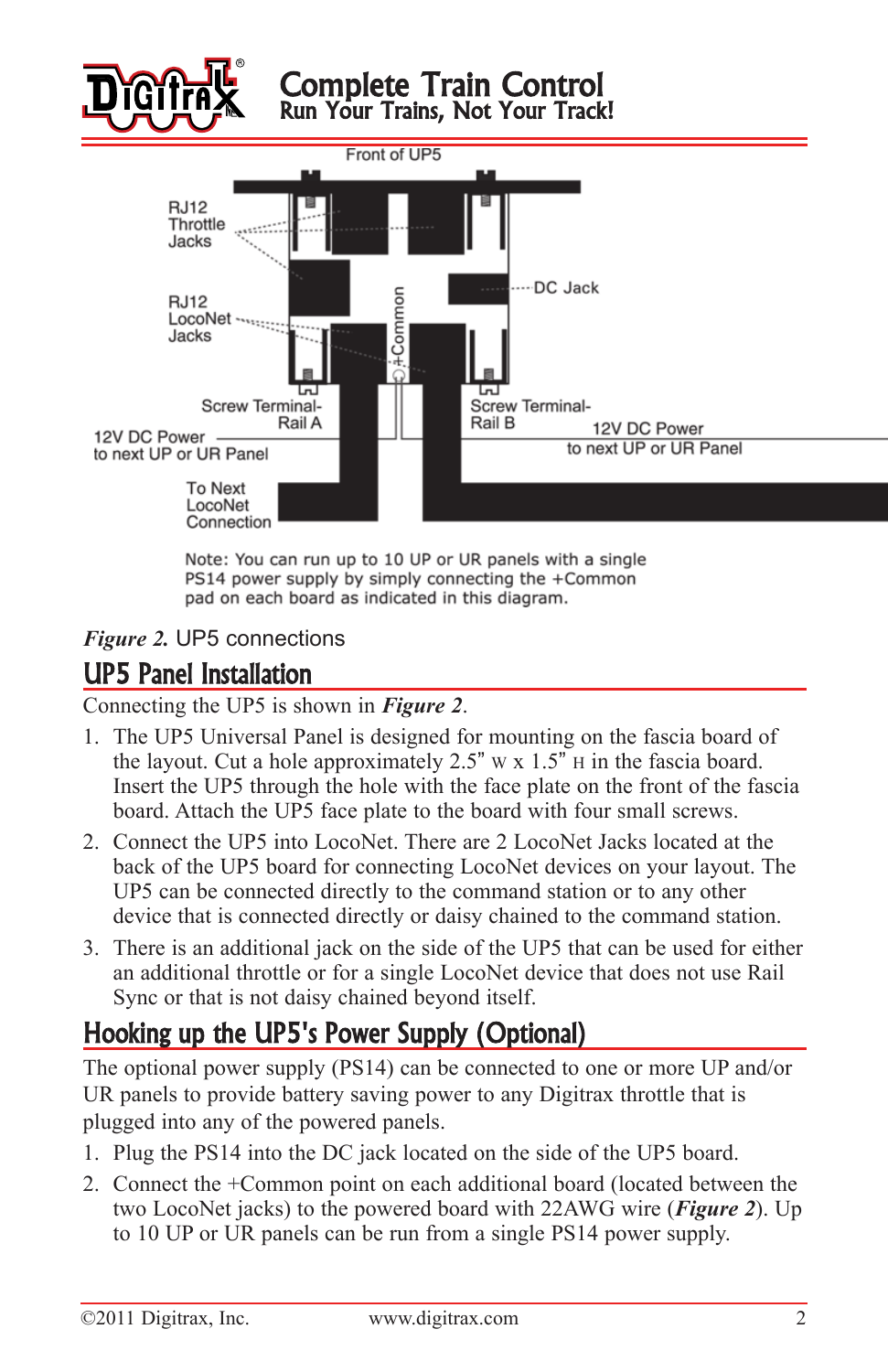

# Hooking up the UP5's Track Status Indicator (Optional)

The UP5's Track Status Indicator is a bi-color LED that shows the status of the local track section to which it is attached.

- 1. Attach an 18-26AwG wire to Screw Terminal-Rail A on the back of the UP5 and connect the other end to either rail.
- 2. Attach another 18-26AwG wire to Screw Terminal-Rail B on the UP5 and connect it to the other rail of the track.
- 3. If you are hooking up more than one UP5, be consistent in hooking up all track sections alike with respect to which terminal is connected to which rail. This is not required but strongly recommended.

As you operate your layout, the UP5 Track Status Indicator will be lit when the track is powered. The LED will glow red or green when you are operating an analog locomotive and the system is "zero stretching." when you are using DCC only, the LED will glow orange. This color change is a useful diagnostic tool.

Digitrax gives a one year *"No Worries" Warranty* against manufacturing defects and accidental customer damage on all Digitrax products. Visit www.digitrax.com for complete warranty details.